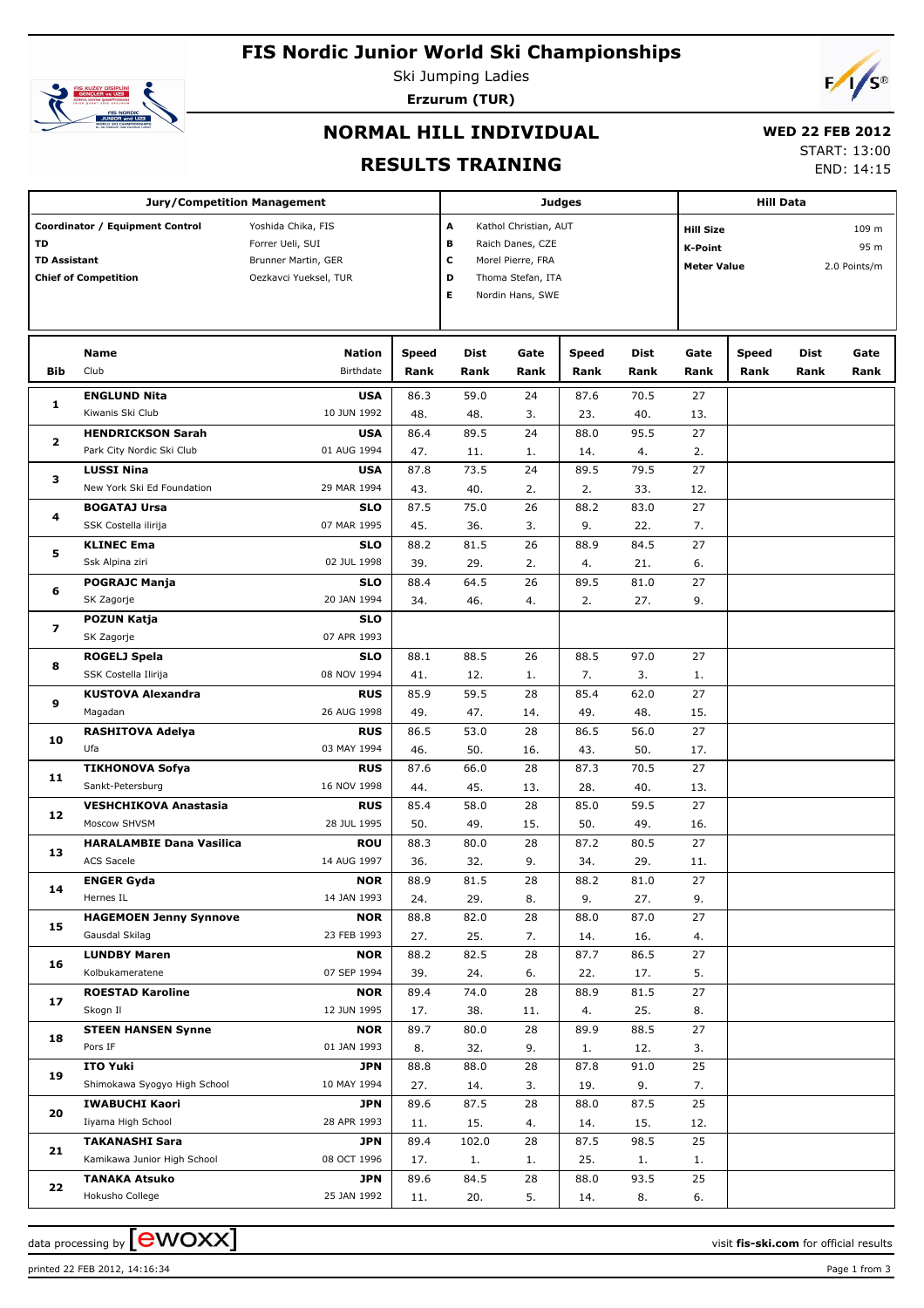# **FIS Nordic Junior World Ski Championships**



Ski Jumping Ladies **Erzurum (TUR)**



### **NORMAL HILL INDIVIDUAL**

#### **WED 22 FEB 2012**

### **RESULTS TRAINING**

START: 13:00 END: 14:15

|     | Name                                            | <b>Nation</b>             | <b>Speed</b> | Dist        | Gate      | <b>Speed</b> | Dist        | Gate      | <b>Speed</b> | Dist | Gate |
|-----|-------------------------------------------------|---------------------------|--------------|-------------|-----------|--------------|-------------|-----------|--------------|------|------|
| Bib | Club                                            | Birthdate                 | Rank         | Rank        | Rank      | Rank         | Rank        | Rank      | Rank         | Rank | Rank |
|     | YAMADA Yurina                                   | <b>JPN</b>                | 89.5         | 93.0        | 28        | 88.1         | 95.5        | 25        |              |      |      |
| 23  | Otari Junior High School                        | 12 JUL 1996               | 13.          | 6.          | 2.        | 12.          | 4.          | 3.        |              |      |      |
|     | <b>GIANMOENA Veronica</b>                       | ITA                       | 88.7         | 67.5        | 28        | 87.3         | 68.0        | 25        |              |      |      |
| 24  | Us Lavaze varena                                | 25 OCT 1995               | 32.          | 44.         | 12.       | 28.          | 45.         | 31.       |              |      |      |
|     | <b>INSAM Evelyn</b>                             | ITA                       | 90.3         | 96.5        | 29        | 88.6         | 95.0        | 25        |              |      |      |
| 25  | G.S. FIAMME GIALLE                              | 10 FEB 1994               | 2.           | 3.          | 2.        | 6.           | 6.          | 4.        |              |      |      |
| 26  | <b>MALSINER Manuela</b>                         | ITA                       | 90.1         | 87.5        | 29        | 88.1         | 88.0        | 25        |              |      |      |
|     | Ski Club gardena                                | 15 DEC 1997               | 3.           | 15.         | 10.       | 12.          | 13.         | 10.       |              |      |      |
| 27  | <b>ALTHAUS Katharina</b>                        | <b>GER</b>                | 89.8         | 90.5        | 29        | 87.6         | 89.5        | 25        |              |      |      |
|     | SC Oberstdorf                                   | 23 MAY 1996               | 7.           | 9.          | 7.        | 23.          | 11.         | 9.        |              |      |      |
| 28  | <b>RUPPRECHT Anna</b>                           | <b>GER</b>                | 88.3         | 72.0        | 29        | 86.1         | 65.0        | 25        |              |      |      |
|     | SC Degenfeld                                    | 29 DEC 1996               | 36.          | 42.         | 26.       | 48.          | 47.         | 33.       |              |      |      |
| 29  | <b>STRAUB Ramona</b>                            | <b>GER</b>                | 88.8         | 82.0        | 29        | 87.8         | 86.0        | 25        |              |      |      |
|     | SC Langenordnach                                | 19 SEP 1993               | 27.          | 25.         | 17.       | 19.          | 18.         | 13.       |              |      |      |
| 30  | <b>VOGT Carina</b>                              | <b>GER</b>                | 90.4         | 92.0        | 29        | 88.2         | 88.0        | 25        |              |      |      |
|     | SC Degenfeld                                    | 05 FEB 1992               | 1.           | 7.          | 5.        | 9.           | 13.         | 10.       |              |      |      |
| 31  | <b>WUERTH Svenja</b>                            | <b>GER</b>                | 89.7         | 88.5        | 29        | 87.5         | 82.5        | 25        |              |      |      |
|     | SV Baiersbronn                                  | 20 AUG 1993               | 8.           | 12.         | 9.        | 25.          | 24.         | 17.       |              |      |      |
| 32  | <b>CLAIR Julia</b>                              | <b>FRA</b>                | 88.1         | 82.0        | 29        | 86.3         | 81.5        | 25        |              |      |      |
|     | Xonrupt                                         | 20 MAR 1994               | 41.          | 25.         | 17.       | 45.          | 25.         | 18.       |              |      |      |
| 33  | <b>ESPIAU Caroline</b>                          | <b>FRA</b>                | 88.8         | 74.5        | 29        | 86.9         | 69.5        | 25        |              |      |      |
|     | U.S. Autrans                                    | 29 SEP 1992               | 27.          | 37.         | 23.       | 37.          | 43.         | 29.       |              |      |      |
| 34  | <b>LEMARE Lea</b>                               | <b>FRA</b>                | 88.8         | 91.5        | 29        | 86.6         | 83.0        | 25        |              |      |      |
|     | Courchevel                                      | 21 JUN 1996               | 27.          | 8.          | 6.        | 42.          | 22.         | 16.       |              |      |      |
| 35  | <b>MATTEL Coline</b>                            | <b>FRA</b>                | 89.5         | 94.0        | 29        | 86.9         | 90.0        | 25        |              |      |      |
|     | Les Contamines Montjoie                         | 03 NOV 1995               | 13.          | 5.          | 4.        | 37.          | 10.         | 8.        |              |      |      |
| 36  | <b>KYKKAENEN Julia</b>                          | <b>FIN</b>                | 89.9         | 97.0        | 29        | 87.9         | 97.5        | 25        |              |      |      |
|     | Ounasvaaran Hiihtoseura                         | 17 APR 1994               | 6.           | 2.          | 1.        | 18.          | 2.          | 2.        |              |      |      |
| 37  | <b>RAUTIONAHO Jenny</b><br>Ounasvaaran Ski club | <b>FIN</b><br>26 JUL 1996 | 89.3         | 77.5        | 29        | 87.3         | 74.0        | 25        |              |      |      |
|     |                                                 | <b>CZE</b>                | 19.<br>88.4  | 35.<br>83.5 | 22.<br>29 | 28.<br>86.2  | 36.<br>68.0 | 24.<br>25 |              |      |      |
| 38  | <b>BLAZKOVA Barbora</b><br>Jkl Desna            | 23 SEP 1997               |              | 22.         | 15.       | 47.          | 45.         | 31.       |              |      |      |
|     | <b>DEJMKOVA Natalie</b>                         | <b>CZE</b>                | 34.<br>90.1  | 87.5        | 29        | 87.3         | 73.0        | 25        |              |      |      |
| 39  | Sk Jested liberec                               | 15 SEP 1996               | 3.           | 15.         | 10.       | 28.          | 37.         | 25.       |              |      |      |
|     | <b>DOLEZELOVA Michaela</b>                      | <b>CZE</b>                | 88.7         | 82.0        | 29        | 87.0         | 80.5        | 25        |              |      |      |
| 40  | Sokol Kozlovice                                 | 12 JUL 1994               | 32.          | 25.         | 17.       | 36.          | 29.         | 19.       |              |      |      |
|     | <b>MIKOVA Lucie</b>                             | <b>CZE</b>                | 90.1         | 86.0        | 29        | 88.3         | 86.0        | 25        |              |      |      |
| 41  | SK Jested Liberec                               | 21 SEP 1994               | 3.           | 18.         | 12.       | 8.           | 18.         | 13.       |              |      |      |
|     | JI Cheng                                        | <b>CHN</b>                | 89.5         | 73.0        | 29        | 87.3         | 72.5        | 25        |              |      |      |
| 42  | Chinese Ski Association                         | 10 AUG 1993               | 13.          | 41.         | 25.       | 28.          | 39.         | 27.       |              |      |      |
|     | LI Xueyao                                       | <b>CHN</b>                | 89.3         | 83.5        | 29        | 87.3         | 79.5        | 25        |              |      |      |
| 43  | Chinese Ski Association                         | 11 APR 1995               | 19.          | 22.         | 15.       | 28.          | 33.         | 22.       |              |      |      |
|     | LIU Qi                                          | <b>CHN</b>                | 89.1         | 84.0        | 29        | 86.8         | 86.0        | 25        |              |      |      |
| 44  | Chinese Ski association                         | 27 FEB 1996               | 23.          | 21.         | 14.       | 39.          | 18.         | 13.       |              |      |      |
|     | <b>MA Tong</b>                                  | <b>CHN</b>                | 89.7         | 94.5        | 29        | 87.8         | 95.0        | 25        |              |      |      |
| 45  | Chinese Ski Association                         | 02 MAR 1994               | 8.           | 4.          | 3.        | 19.          | 6.          | 4.        |              |      |      |
|     | <b>HENRICH Taylor</b>                           | <b>CAN</b>                | 89.2         | 86.0        | 29        | 86.7         | 80.0        | 25        |              |      |      |
| 46  | Altius Nordic ski club                          | 01 NOV 1995               | 21.          | 18.         | 12.       | 41.          | 32.         | 21.       |              |      |      |
|     | <b>SEPANDJ Jasmine</b>                          | <b>CAN</b>                | 88.9         | 70.0        | 29        | 86.8         | 69.0        | 25        |              |      |      |
| 47  | Altius Nordic ski club                          | 05 APR 1995               | 24.          | 43.         | 27.       | 39.          | 44.         | 30.       |              |      |      |
|     | <b>HOELZL Chiara</b>                            | <b>AUT</b>                | 88.9         | 74.0        | 29        | 86.4         | 70.0        | 25        |              |      |      |
| 48  | SV Schwarzach                                   | 18 JUL 1997               | 24.          | 38.         | 24.       | 44.          | 42.         | 28.       |              |      |      |

printed 22 FEB 2012, 14:16:34 Page 2 from 3

data processing by **CWOXX** and  $\overline{C}$  and  $\overline{C}$  and  $\overline{C}$  and  $\overline{C}$  and  $\overline{C}$  and  $\overline{C}$  and  $\overline{C}$  and  $\overline{C}$  and  $\overline{C}$  and  $\overline{C}$  and  $\overline{C}$  and  $\overline{C}$  and  $\overline{C}$  and  $\overline{C}$  and  $\overline{C}$